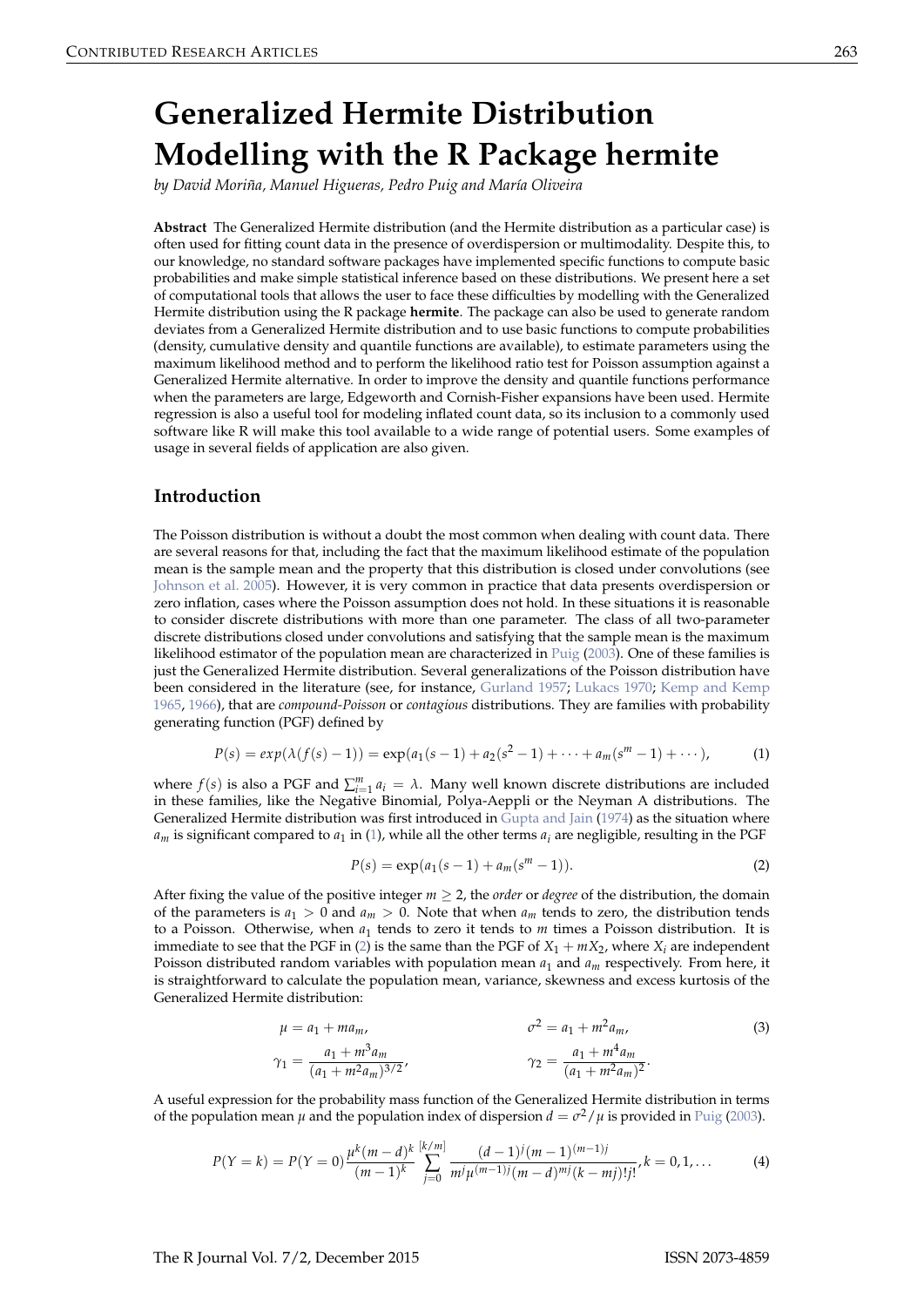<span id="page-1-4"></span><span id="page-1-0"></span>

**Figure 1:** Hermite probability mass and distribution functions for the indicated parameter values.

where  $P(Y = 0) = \exp(\mu(-1 + \frac{d-1}{m}))$  and  $[k/m]$  is the integer part of  $\frac{k}{m}$ . Note that *m* can be expressed as  $m = \frac{d-1}{1+\log(p_0)/\mu}$ . Because the denominator is a measure of zero inflation, *m* can be understood as an index of the relationship between the overdispersion and the zero inflation.

The probabilities can be also written in terms of the parameters *a*<sup>1</sup> , *am* using the identities given in [\(3\)](#page-0-2).

The case  $m = 2$  in [\(2\)](#page-0-1) is covered in detail in [Kemp and Kemp](#page-11-4) [\(1965\)](#page-11-3) and Kemp and Kemp [\(1966\)](#page-11-4) and the resulting distribution is simply called Hermite distribution. In that case, the probability mass function, in terms of the parameters  $a_1$  and  $a_2$ , has the expression

$$
P(Y = k) = e^{-a_1 - a_2} \sum_{j=0}^{\lfloor k/2 \rfloor} \frac{a_1^{k-2j} a_2^j}{(k-2j)!j!}, k = 0, 1, ...
$$
 (5)

The probability mass function and the distribution function for some values of  $a_1$  and  $a_2$  are shown in Figure [1.](#page-1-0)

[Gupta and Jain](#page-10-1) [\(1974\)](#page-10-1) also develop a recurrence relation that can be used to calculate the probabilities in a numerically efficient way:

<span id="page-1-2"></span>
$$
p_k = \frac{\mu}{k(m-1)} \left( p_{k-m}(d-1) + p_{k-1}(m-d) \right), k \ge m,
$$
\n(6)

where  $p_k = P(Y = k)$  and the first values can be computed as  $p_k = p_0 \frac{\mu^k}{k!}$  $\frac{\mu^k}{k!}$   $\left(\frac{m-d}{m-1}\right)$  $\int^k$ ,  $k = 1, \ldots, m - 1$ . Although overdispersion or multimodality are common situations when dealing with count data and the Generalized Hermite distribution provides an appropriate framework to face these situations, the use of techniques based on this distribution was not easy in practice as they were not available in any standard statistical software. A description of the **hermite** package's main functionalities will be given in Section [Package hermite.](#page-1-1) Several examples of application in different fields will be discussed in Section [Examples,](#page-5-0) and finally some conclusions will be commented in Section [Conclusions.](#page-10-2)

## <span id="page-1-1"></span>**Package hermite**

Like the common distributions in R, the package **hermite** implements the probability mass function (dhermite), the distribution function (phermite), the quantile function (qhermite) and a function for random generation (rhermite) for the Generalized Hermite distribution. It also includes the function glm.hermite, which allows to calculate, for a univariate sample of independent draws, the maximum likelihood estimates for the parameters and to perform the likelihood ratio test for a Poisson null hypothesis against a Generalized Hermite alternative. This function can also carry out Hermite regression including covariates for the population mean, in a very similar way to that of the well known R function glm.

## <span id="page-1-3"></span>**Probability mass function**

The probability mass function of the Generalized Hermite distribution is implemented in **hermite** through the function dhermite. A call to this function might be

dhermite(x, a, b,  $m = 2$ )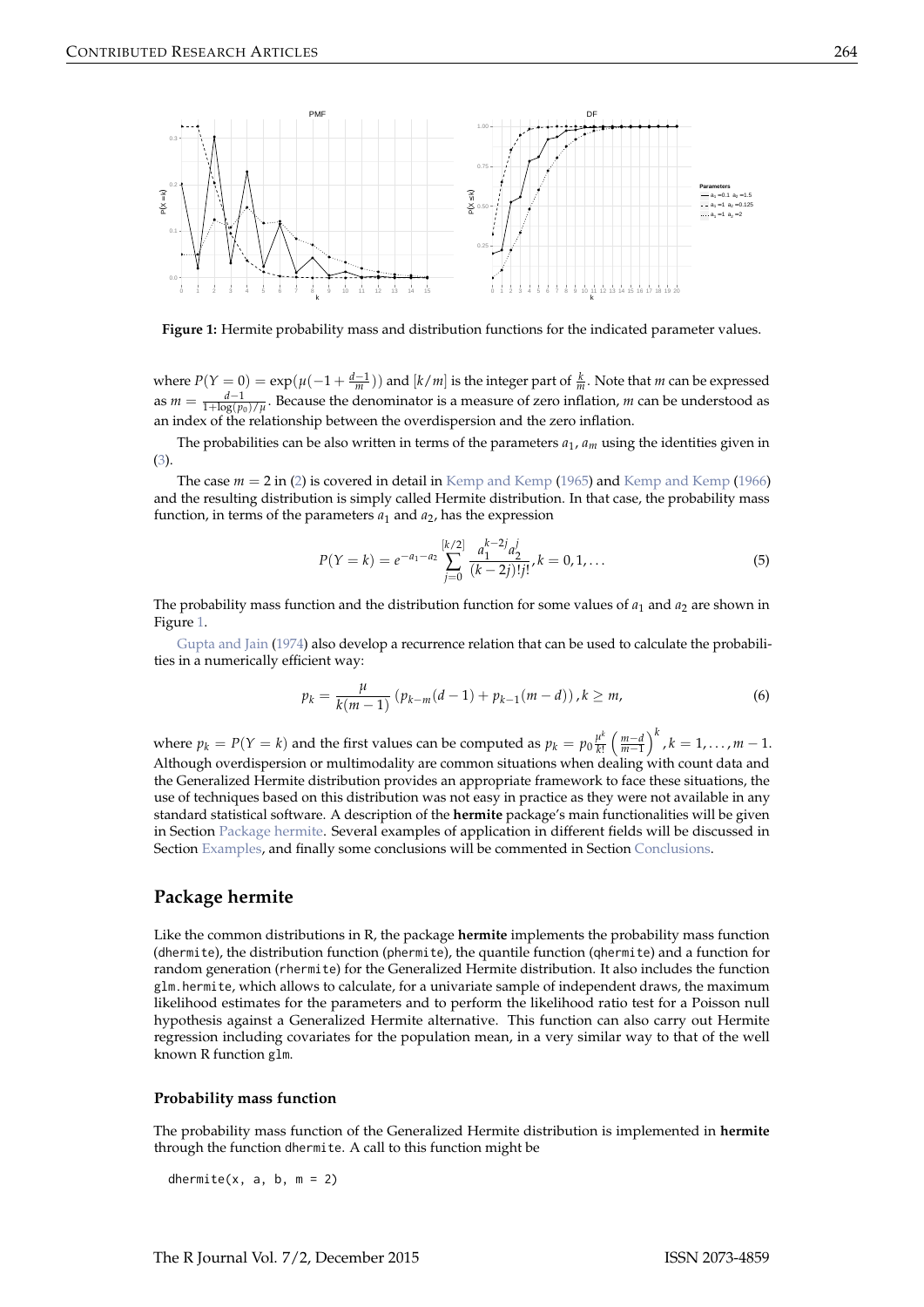<span id="page-2-1"></span>The description of these arguments can be summarized as follows:

- x: Vector of non-negative integer values.
- a: First parameter for the Hermite distribution.
- b: Second parameter for the Hermite distribution.
- m: Degree of the Generalized Hermite distribution. Its default value is 2, corresponding to the classical Hermite distribution introduced in [Kemp and Kemp](#page-11-3) [\(1965\)](#page-11-3).

The recurrence relation [\(6\)](#page-1-2) is used by dhermite for the computation of probabilities. For large values of any parameter a or b (above 20), the probability of *Y* taking *x* counts is approximated using an Edgeworth expansion of the distribution function [\(7\)](#page-2-0), i.e.  $P(Y = x) = F_H(x) - F_H(x-1)$ . The Edgeworth expansion does not guarantee positive values for the probabilities in the tails, so in case this approximation returns a negative probability, the probability is calculated by using the normal approximation  $P(Y = x) = \Phi(x^+) - \Phi(x^-)$  where  $\Phi$  is the standard normal distribution function and

$$
x^{\pm} = \frac{x \pm 0.5 - a - mb}{\sqrt{a + m^2 b}}
$$

are the typified continuous corrections.

The normal approximation is justified taking into account the representation of any Generalized Hermite random variable *Y*, as  $Y = X_1 + mX_2$  where  $X_i$  are independent Poisson distributed with population means *a*, *b*. Therefore, for large values of *a* or *b*, the Poissons are well approximated by normal distributions.

#### **Distribution function**

The distribution function of the Generalized Hermite distribution is implemented in **hermite** through the function phermite. A call to this function might be

 $phermite(q, a, b, m = 2, lower$ **tail = TRUE)** 

The description of these arguments can be summarized as follows:

- q: Vector of non-negative integer quantiles.
- lower.tail: Logical; if TRUE (the default value), the computed probabilities are  $P(Y \leq x)$ , otherwise,  $P(Y > x)$ .

All remaining arguments are defined as specified for dhermite.

If *a* and *b* are large enough (*a* or  $b > 20$ ),  $X_1$  and  $X_2$  are approximated by  $N(a,\sqrt{a})$  and  $N(b,\sqrt{b})$ respectively, so *Y* can be approximated by a normal distribution with mean  $a + mb$  and variance *a* + *m*<sup>2</sup> *b*. This normal approximation is improved by means of an Edgeworth expansion [\(Barndorff-](#page-10-3)[Nielsen and Cox,](#page-10-3) [1989\)](#page-10-3), using the following expression

$$
F_H(x) \approx \Phi(x^*) - \phi(x^*) \cdot \left(\frac{1}{6}\gamma_1 H e_2(x^*) + \frac{1}{24}\gamma_2 H e_3(x^*) + \frac{1}{72}\gamma_1^2 H e_5(x^*)\right),\tag{7}
$$

where  $\Phi$  and  $\phi$  are the typified normal distribution and density functions respectively,  $He_n(x)$  are the *n*th-degree probabilists' Hermite polynomials [\(Barndorff-Nielsen and Cox,](#page-10-3) [1989\)](#page-10-3)

<span id="page-2-0"></span>
$$
He_2(x) = x^2 - 1
$$
  
\n
$$
He_3(x) = x^3 - 3x
$$
  
\n
$$
He_5(y) = x^5 - 10x^3 + 15x
$$

*x* ∗ is the typified continuous correction of *x* considered in [Pace and Salvan](#page-11-5) [\(1997\)](#page-11-5)

$$
x^* = 1 + \frac{1}{24(a+m^2b)} \cdot \frac{x + 0.5 - a - mb}{\sqrt{a+m^2b}},
$$

and  $\gamma_1$  and  $\gamma_2$  are respectively the skewness and the excess kurtosis of *Y* expressed in [\(3\)](#page-0-2).

## **Quantile function**

The quantile function of the Generalized Hermite distribution is implemented in **hermite** through the function qhermite. A call to this function might be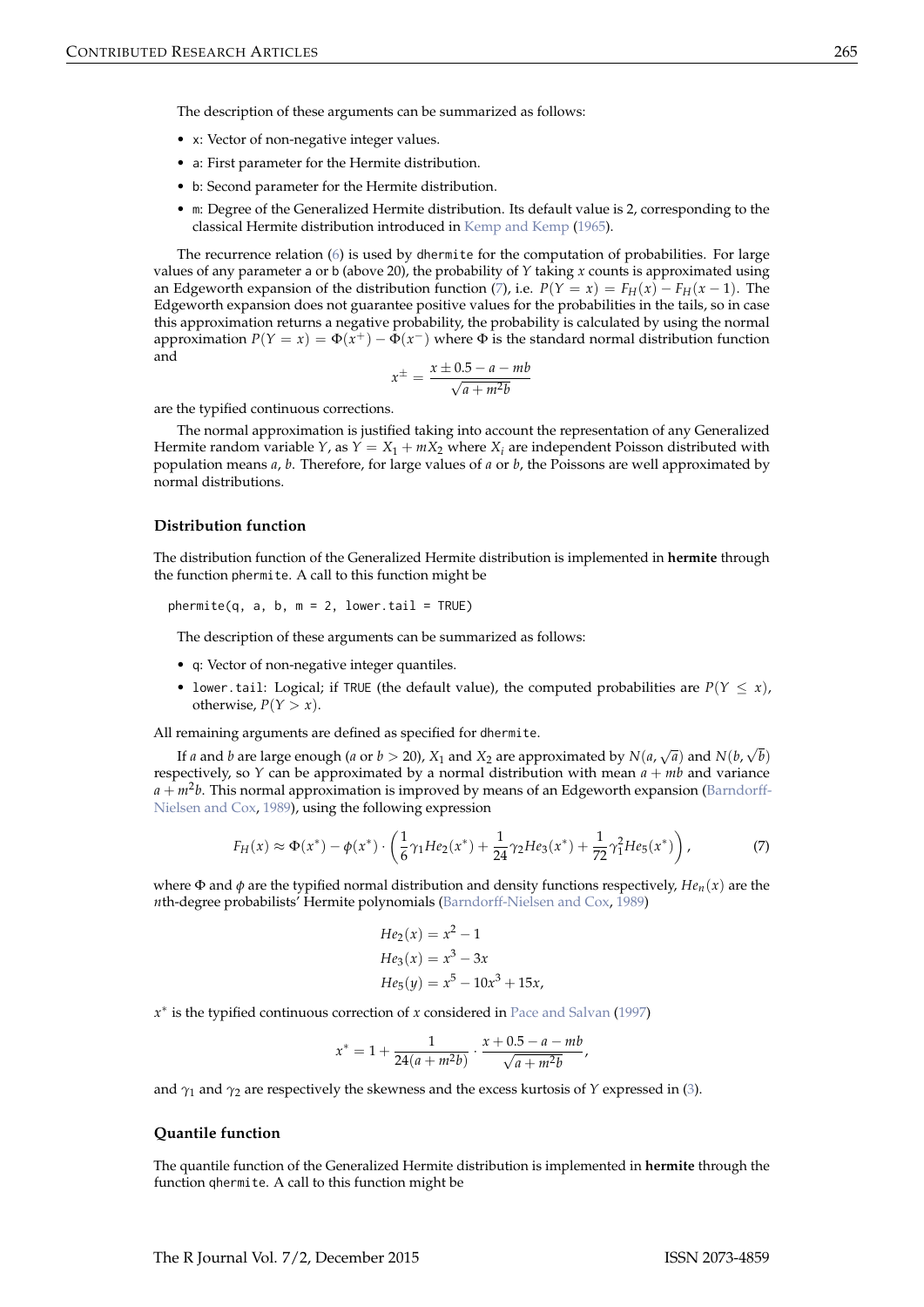<span id="page-3-2"></span> $q$ hermite(p, a, b, m = 2, lower.tail = TRUE)

The description of these arguments can be summarized as follows:

• p: Vector of probabilities.

All remaining arguments are defined as specified for phermite. The quantile is right continuous: qhermite(p, a, b, m) is the smallest integer *x* such that  $P(Y \le x) \ge p$ , where *Y* follows an *m*-th order Hermite distribution with parameters *a* and *b*.

When the parameters *a* or *b* are over 20, a Cornish-Fisher expansion is used [\(Barndorff-Nielsen](#page-10-3) [and Cox,](#page-10-3) [1989\)](#page-10-3) to approximate the quantile function. The Cornish-Fisher expansion uses the following expression

$$
y_p \approx \left(u_p + \frac{1}{6}\gamma_1 H e_2(u_p) + \frac{1}{24}\gamma_2 H e_3(u_p) - \frac{1}{36}\gamma_1^2 (2u_p^3 - 5u_p)\right)\sqrt{a + m^2b} + a + mb,
$$

where  $u_p$  is the  $p$  quantile of the typified normal distribution.

#### **Random generation**

The random generation function rhermite uses the relationship between Poisson and Hermite distributions detailed in Sections [Introduction](#page-0-3) and [Probability mass function.](#page-1-3) A call to this function might be

rhermite( $n, a, b, m = 2$ )

The description of these arguments can be summarized as follows:

• n: Number of random values to return.

All remaining arguments are defined as specified for dhermite.

#### **Maximum likelihood estimation and Hermite regression**

<span id="page-3-0"></span>Given a sample  $X = x_1, \ldots, x_n$  of a population coming from a generalized Hermite distribution with mean *µ*, index of dispersion *d* and order *m*, the log-likelihood function is

$$
l(X; \mu, d) = n \cdot \mu \cdot \left( -1 + \frac{d-1}{m} \right) + \log \left( \frac{\mu(m-d)}{m-1} \right) \sum_{i=1}^{n} x_i + \sum_{i=1}^{n} \log(q_i(\theta)), \tag{8}
$$

where  $q_i(\theta) = \sum_{j=0}^{[x_i/m]} \frac{\theta^j}{(x_i - n)^j}$  $\frac{\theta^j}{(x_i - mj)!j!}$  and  $\theta = \frac{(d-1)(m-1)^{(m-1)}}{mμ^{(m-1)}(m-d)^m}$  $\frac{u^{m-1}(m-1)}{m\mu^{(m-1)}(m-d)^m}$ .

The maximum likelihood equations do not always have a solution. This is due to the fact that this is not a regular family of distributions because its domain of parameters is not an open set. The following result gives a sufficient and necessary condition for the existence of such a solution [\(Puig,](#page-11-1) [2003\)](#page-11-1):

<span id="page-3-1"></span>**Proposition 1** *Let x*<sup>1</sup> , . . . , *xn be a random sample from a generalized Hermite population with fixed m. Then, the maximum likelihood equations have a solution if and only if*  $\frac{\mu^{(m)}}{x^m}>1$ *, where*  $\bar{x}$  *is the sample mean and*  $\mu^{(m)}$ *is the m-th order sample factorial moment,*  $\mu^{(m)} = \frac{1}{n} \cdot \sum_{i=1}^{n} x_i (x_i - 1) \cdots (x_i - m + 1)$ .

If the likelihood equations do not have a solution, the maximum of the likelihood function [\(8\)](#page-3-0) is attained at the border of the domain of parameters, that is,  $\hat{\mu} = \bar{x}$ ,  $\hat{d} = 1$  (Poisson distribution), or  $\hat{\mu} = \bar{x}$ ,  $\hat{d} = m$  (*m* times a Poisson distribution). The case  $\hat{\mu} = \bar{x}$ ,  $\hat{d} = m$  corresponds to the very improbable situation where all the observed values were multiples of *m*. Then, in general, when the condition of Proposition [1](#page-3-1) is not satisfied, the maximum likelihood estimators are  $\hat{\mu} = \bar{x}$ ,  $\hat{d} = 1$ . This means that the data is fitted assuming a Poisson distribution.

The package **hermite** allows to estimate the parameters  $\mu$  and  $d$  given an univariate sample by means of the function glm.hermite:

glm.hermite(formula, data, link = "log", start = NULL, m = NULL)

The description of the arguments can be summarized as follows:

• formula: Symbolic description of the model. A typical predictor has the form *response* ∼ *terms* where *response* is the (numeric) response vector and *terms* is a series of terms which specifies a linear predictor for response.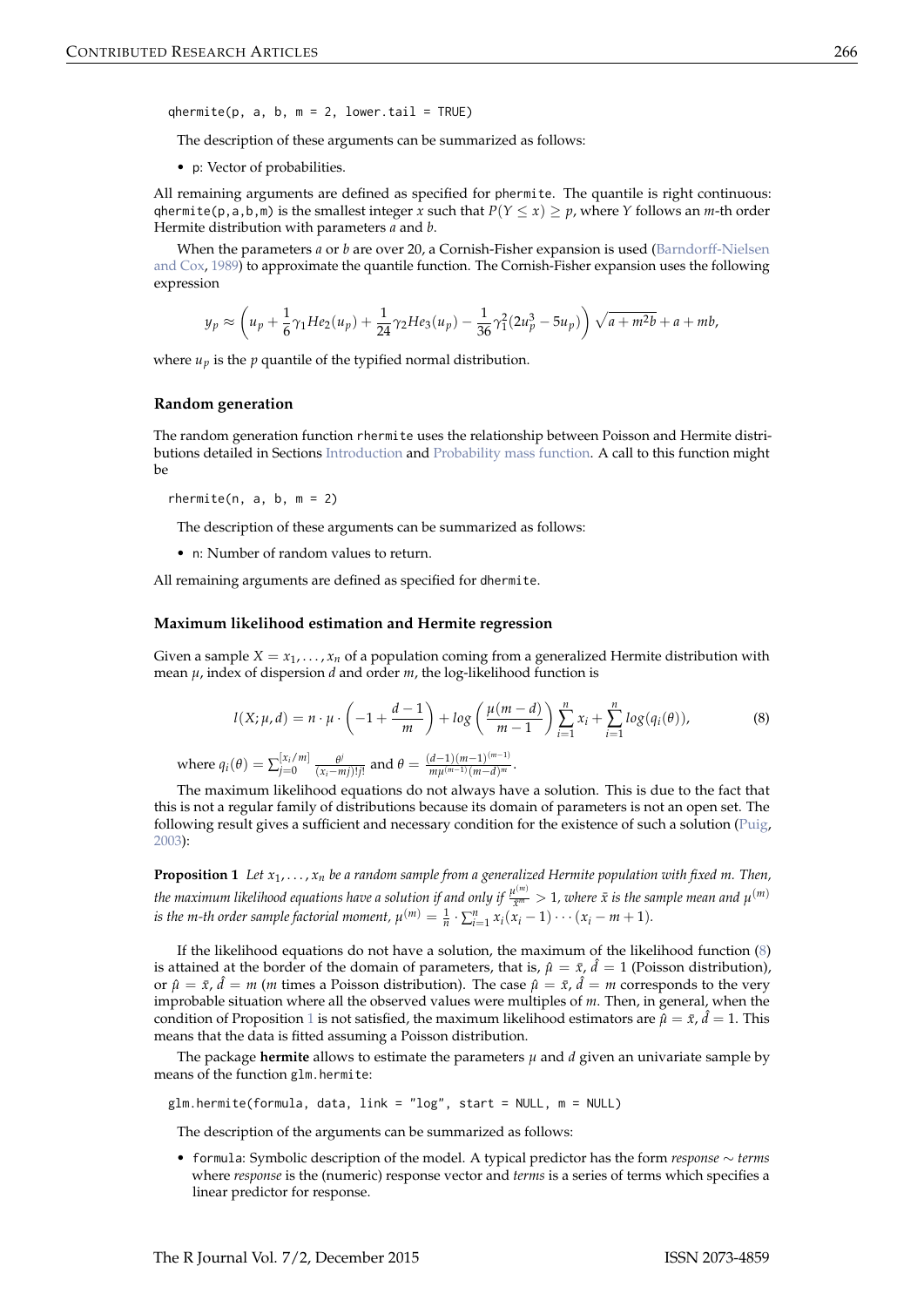- <span id="page-4-0"></span>• data: An optional data frame containing the variables in the model.
- link: Character specification of the population mean link function: "log" or "identity". By default link = "log".
- start: A vector containing the starting values for the parameters of the specified model. Its default value is NULL.
- $\bullet$  m: Value for parameter m. Its default value is NULL, and in that case it will be estimated as  $\hat{m}$ , more details below.

The returned value is an object of class glm.hermite, which is a list including the following components:

- coefs: The vector of coefficients.
- loglik: Log-likelihood of the fitted model.
- vcov: Covariance matrix of all coefficients in the model (derived from the Hessian returned by the maxLik() output).
- hess: Hessian matrix, returned by the maxLik() output.
- fitted.values: The fitted mean values, obtained by transforming the linear predictors by the inverse of the link function.
- w: Likelihood ratio test statistic.
- pval: Likelihood ratio test p-value.

If the condition given in Proposition [1](#page-3-1) is not met for a sample  $x$ , the glm. hermite function provides the maximum likelihood estimates  $\hat{\mu} = \bar{x}$  and  $\hat{d} = 1$  and a warning message advising the user that the MLE equations have no solutions.

The function glm.hermite can also be used for Hermite regression as described below and as will be shown through practical examples in Sections [Giles \(2007\)](#page-6-0) and [DiGiorgio et al. \(2004\).](#page-7-0)

Covariates can be incorporated into the model in various ways (see, e.g., [Giles](#page-10-4) [2007\)](#page-10-4). In function glm.hermite, the distribution is specified in terms of the dispersion index and its mean, which is then related to explanatory variables as in linear regression or other generalized linear models. That is, for Hermite regression, we assume *Y<sup>i</sup>* follows a generalized Hermite distribution of order *m*, where we retain the dispersion index  $d$  ( $> 1$ ) as a parameter to be estimated and let the mean  $\mu_i$  for the *i*–th observation vary as a function of the covariates for that observation, i.e.,  $\mu_i = h(\pmb{x_i}^t\beta)$ , where  $\pmb{x_i}$  is a vector of covariates, *t* denotes the transpose vector,  $\beta$  is the corresponding vector of coefficients to be estimated and *h* is a link function. Note that because the dispersion index *d* is taken to be constant, this is a linear mean-variance (NB1) regression model.

The link function provides the relationship between the linear predictor and the mean of the distribution function. Although the log is the canonical link for count data as it ensures that all the fitted values are positive, the choice of the link function can be somewhat influenced by the context and data to be treated. For example, the identity link is the accepted standard in biodosimetry as there is no evidence that the increase of chromosomal aberration counts with dose is of exponential shape [\(IAEA,](#page-11-6) [2011\)](#page-11-6). Therefore, function glm.hermite allows both link functions.

A consequence of using the identity–link is that the maximum likelihood estimate of the parameters obtained by maximizing the log–likelihood function of the corresponding model may lead to negative values for the mean. Therefore, in order to avoid negative values for the mean, constraints in the domain of the parameters must be included when the model is fitted. In function glm.hermite, this is carried out by using the function maxLik from package **[maxLik](https://CRAN.R-project.org/package=maxLik)** [\(Henningsen and Toomet,](#page-10-5) [2011\)](#page-10-5), which is used internally for maximizing the corresponding log–likelihood function. This function allows constraints which are needed when the identity–link is used.

It should also be noted that results may depend of the starting values provided to the optimization routines. If no starting values are supplied, the starting values for the coefficients are computed/fixed internally. Specifically, when the log–link is specified, the starting values are obtained by fitting a standard Poisson regression model through a call to the internal function glm.fit from package **stats**. If the link function is the identity and no initial values are provided by the user, the function takes 1 as initial value for the coefficients. In both cases, the initial value for the dispersion index  $\hat{d}$  is taken to be 1.1.

Regarding the order of the Hermite distribution, it can be fixed by the user. If it is not provided (default option), when the model includes covariates, the order *m*ˆ is selected by discretized maximum likelihood method, fitting the coefficients for each value of  $\hat{m}$  between 1 (Poisson) and 10, and selecting the case that maximizes the likelihood. In addition, if no covariates are included in the model and no initial values are supplied by the user, the naïve estimate  $\hat{m} = \frac{s^2/\bar{x}-1}{1+log(p0)/\bar{x}}$ , where *p*0 is the proportion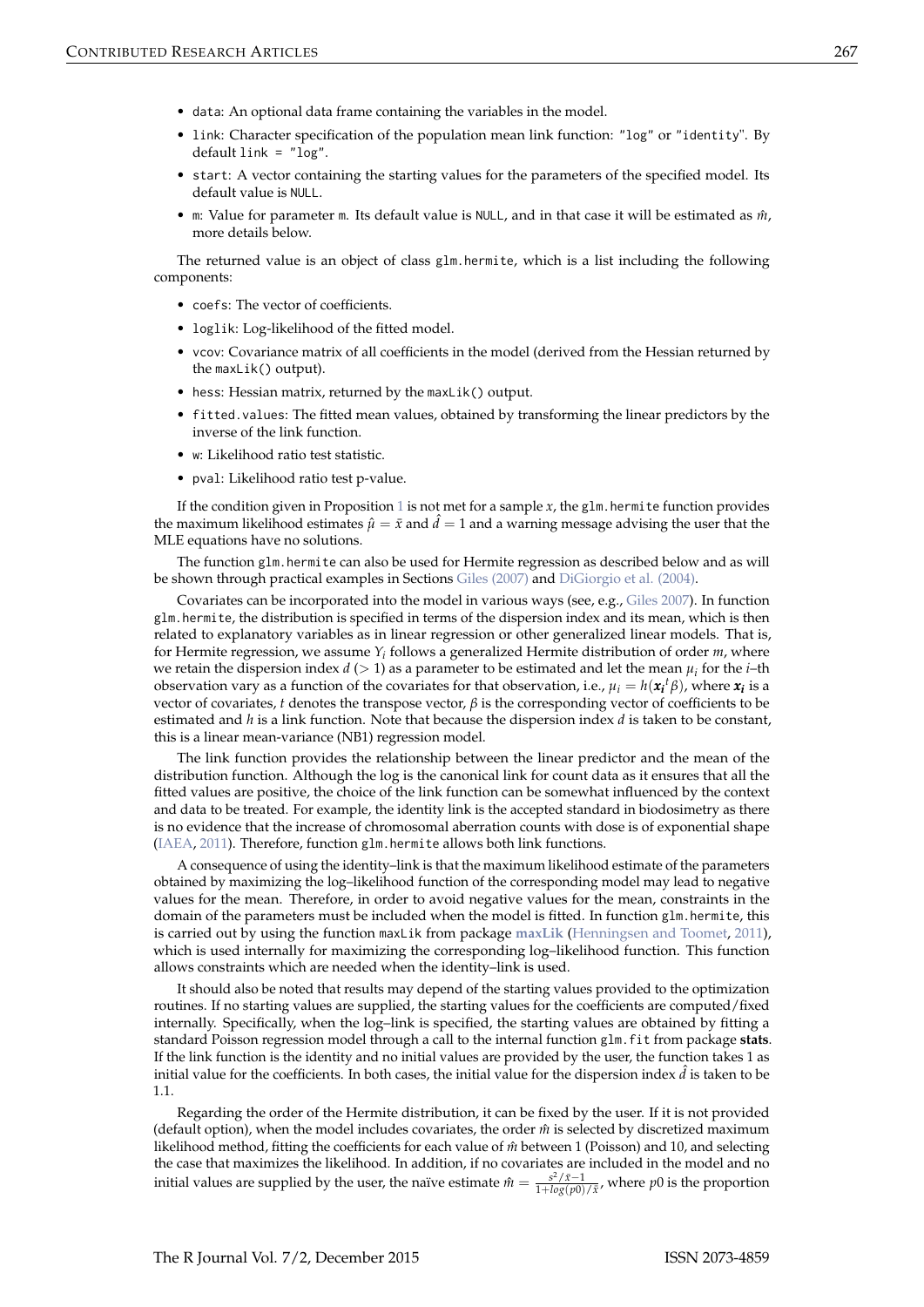<span id="page-5-3"></span>of zeros in the sample is also considered. In the unlikely case the function returns  $\hat{m} = 10$ , we recommend to check the likelihood of the next orders ( $m = 11, 12, \ldots$ ) fixing this parameter in the function until a local minimum is found.

When dealing with the Generalized Hermite distribution it seems natural to wonder if data could be fitted by using a Poisson distribution. Because the Poisson distribution is included in the Generalized Hermite family, this is equivalent to test the null hypothesis  $H_0 : d = 1$  against the alternative  $H_1: d > 1$ . To do this, an immediate solution is to use the likelihood ratio test, which test-statistic is given by  $W=2\left(l\left(X;\hat{\mu},\hat{d}\right)-l\left(X;\hat{\mu},1\right)\right)$ , where  $l$  is the log-likelihood function.

Under the null hypothesis *W* is not asymptotically  $\chi_1^2$  distributed as usual, because  $d = 1$  is on the border of the domain of the parameters. Using the results of [Self and Liang](#page-11-7) [\(1987\)](#page-11-7) and [Geyer](#page-10-6) [\(1994\)](#page-10-6) it can be shown that in this case the asymptotic distribution of *W* is a 50:50 mixture of a zero constant and a  $\chi^2$  distribution. The *α* percentile for this mixture is the same as the 2*α* upper tail percentile for a *χ*<sup>2</sup> [\(Puig,](#page-11-1) [2003\)](#page-11-1). The likelihood ratio test is also performed through glm.hermite function, using the maximum likelihood estimates  $\hat{\mu}$  and  $\hat{d}$ .

A summary method for objects of class glm.hermite is included in the **hermite** package, giving a summary of relevant information, including the residuals minimum, maximum, median and first and third quartiles, the table of coefficients including the corresponding standard errors and significance tests based on the Normal reference distribution for regression coefficients and the likelihood ratio test against the Poisson distribution for the dispersion index. The AIC value for the proposed model is also reported.

## <span id="page-5-0"></span>**Examples**

Several examples of application of the package **hermite** in a wide range of contexts are discussed in this section, including classical and recent real datasets and simulated data.

#### **Hartenstein (1961)**

<span id="page-5-1"></span>This example by [Hartenstein](#page-10-7) [\(1961\)](#page-10-7) describes the counts of Collenbola microarthropods in 200 samples of forest soil. The frequency distribution is shown in Table [1.](#page-5-1)

| Microarthropods per sample 0 1 2 3 4 5 |  |                  |  |  |
|----------------------------------------|--|------------------|--|--|
| Frequency                              |  | 122 40 14 16 6 2 |  |  |

**Table 1:** Frequency distribution of Collenbola microarthropods.

This dataset was analyzed in [Puig](#page-11-1) [\(2003\)](#page-11-1) with a Generalized Hermite distribution of order *m* = 3. The maximum likelihood estimation gave a mean of  $\hat{\mu} = \bar{x} = 0.75$ , and an index of dispersion of  $\hat{d} = 1.8906$ .

Using glm.hermite we calculate the parameter estimates:

```
> library("hermite")
> data <- c(rep(0, 122), rep(1, 40), rep(2, 14), rep(3, 16), rep(4, 6), rep(5, 2))
> mle1 <- glm.hermite(data ~ 1, link = "log", start =NULL, m = 3)$coefs
    (Intercept) dispersion.index order
     -0.2875851 1.8905920 3.0000000
```
We can see that these parameter estimates are equivalent to those reported in [Puig](#page-11-1) [\(2003\)](#page-11-1). The estimated expected frequencies are shown in Table [2.](#page-5-2)

<span id="page-5-2"></span>

| Microarthropods per sample |                                    |  |  |  |
|----------------------------|------------------------------------|--|--|--|
| Frequency                  | 118.03 49.11 10.22 14.56 5.61 1.15 |  |  |  |

**Table 2:** Expected frequency distribution of Collenbola microarthropods.

The frequencies in Table [2](#page-5-2) have been obtained running the following code and using the transformation

$$
b = \frac{\mu(d-1)}{m(m-1)}, a = \mu - mb.
$$
 (9)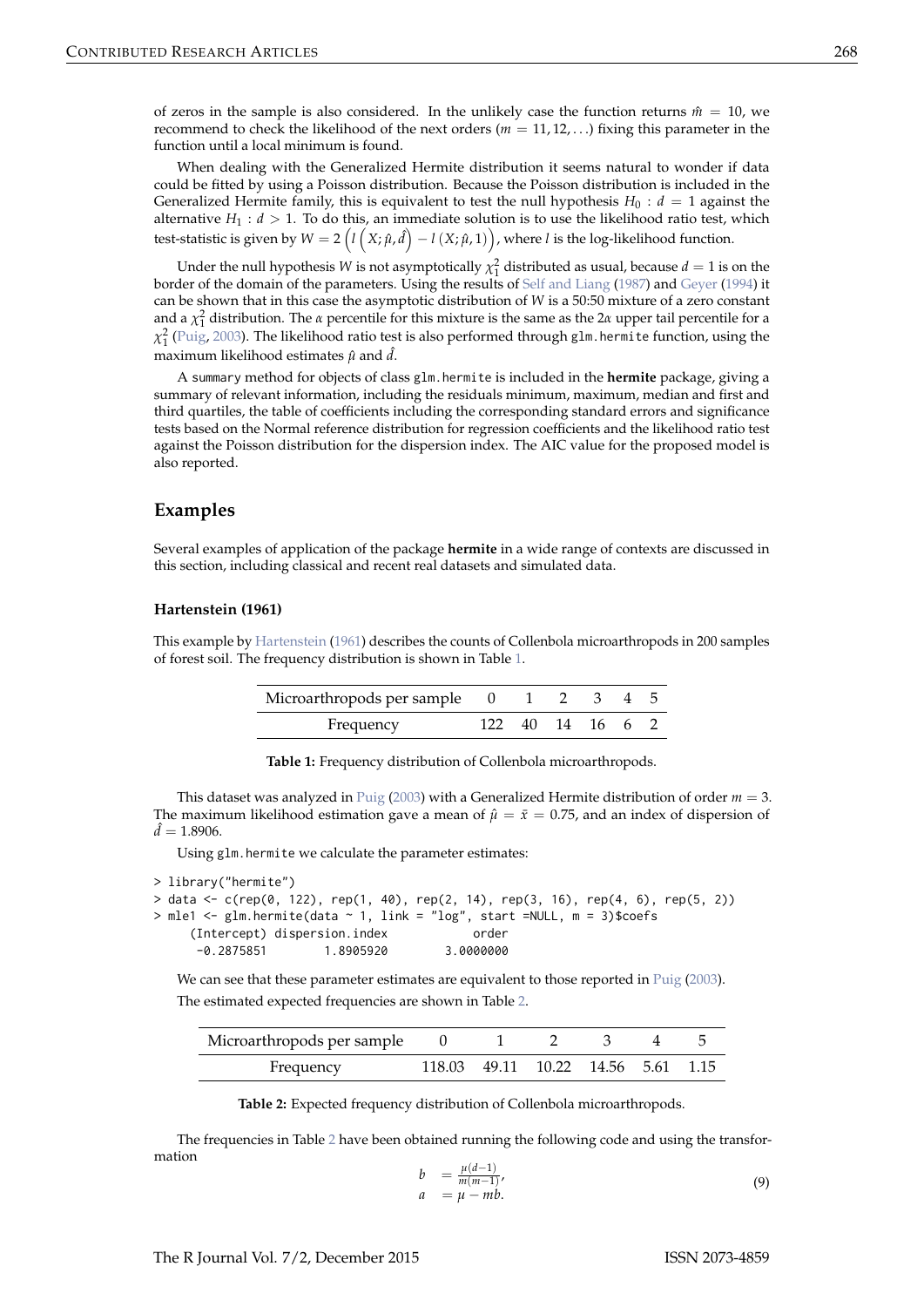```
> a <- -exp(mle1$coefs[1])*(mle1$coefs[2] - mle1$coefs[3])/(mle1$coefs[3] - 1)
> b <- exp(mle1$coefs[1])*(mle1$coefs[2] - 1)/(mle1$coefs[3]*(mle1$coefs[3] - 1))
> exp <- round(dhermite(seq(0,5,1), a, b, m = 3)*200,2)
```
Note that the null hypothesis of Poisson distributed data is strongly rejected, with a likelihood ratio test statistic *W* = 48.66494 and its corresponding p-value= 1.518232*e* − 12, as we can see with

> mle1\$w [1] 48.66494 > mle1\$pval [1] 1.518232e-12

## **Giles (2010)**

In [Giles](#page-10-8) [\(2010\)](#page-10-8), the author explores an interesting application of the classical Hermite distribution (*m* = 2) in an economic field. In particular, he proposes a model for the number of currency and banking crises. The reported maximum likelihood estimates for the parameters were  $\hat{a} = 0.936$ and  $\hat{b} = 0.5355$ , slightly different from those obtained using glm.hermite, which are  $\hat{a} = 0.910$ and  $\hat{b} = 0.557$ . The actual and estimated expected counts under Hermite and Poisson distribution assumptions are shown in Table [3.](#page-6-1)

<span id="page-6-1"></span>

| Currency and banking crises | U     |    |                                         |    |     |     |        |
|-----------------------------|-------|----|-----------------------------------------|----|-----|-----|--------|
| Observed                    | 45    | 44 | 19                                      | 17 | 19. | 13. |        |
| Expected (Hermite)          |       |    | 38.51 35.05 37.40 24.36 15.96 8.33 4.23 |    |     |     | - 1.88 |
| Expected (Poisson)          | 22.07 |    | 44.66 45.20 30.49 15.43 6.25 2.11       |    |     |     | (0.61) |

**Table 3:** Observed and expected frequency distributions of currency and banking crises.

In this example, the likelihood ratio test clearly rejects the Poisson assumption in favor of the Hermite distribution (*W* = 40.08, p-value=1.22*e* − 10).

The expected frequencies of the Hermite distribution shown in Table [3](#page-6-1) have been calculated running the code,

 $>$  exp2 <- round(dhermite(seq(0, 7, 1), 0.910, 0.557, m = 2)\*167, 2) > exp2

## <span id="page-6-0"></span>**Giles (2007)**

In [Giles](#page-10-4) [\(2007\)](#page-10-4), the author proposes an application of Hermite regression to the 965 number 1 hits on the Hot 100 chart over the period January 1955 to December 2003. The data were compiled and treated with different approaches by Giles (see [Giles](#page-10-9) [2006](#page-10-9) for instance), and is available for download at the author website <http://web.uvic.ca/~dgiles/>. For all recordings that reach the number one spot, the number of weeks that it stays at number one was recorded. The data also allow for reentry into the number one spot after having being relegated to a lower position in the chart. The actual and predicted counts under Poisson and Hermite distributions are shown in Table [4.](#page-7-1)

Several dummy covariates were also recorded, including indicators of whether the recording was by Elvis Presley or not, the artist was a solo female, the recording was purely instrumental and whether the recording topped the charts in nonconsecutive weeks.

The estimates and corresponding standard errors are obtained through the instructions

```
> data(hot100)
> fit.hot100 <- glm.hermite(Weeks ~ Elvis+Female+Inst+NonCon, data = hot100,
                      start = NULL, m = 2)> fit.hot100$coefs
    (Intercept) Elvis Female Inst NonCon
     0.4578140 0.9126080 0.1913968 0.3658427 0.6558621
   dispersion.index order
         1.5947901 2.0000000
> sqrt(diag(fit.hot100$vcov))
[1] 0.03662962 0.16208682 0.07706250 0.15787552 0.12049736 0.02533045
```
For instance, we can obtain the predicted value for the average number of weeks that an Elvis record hits the number one spot. According to the model, we obtain a predicted value of 3.9370, whereas the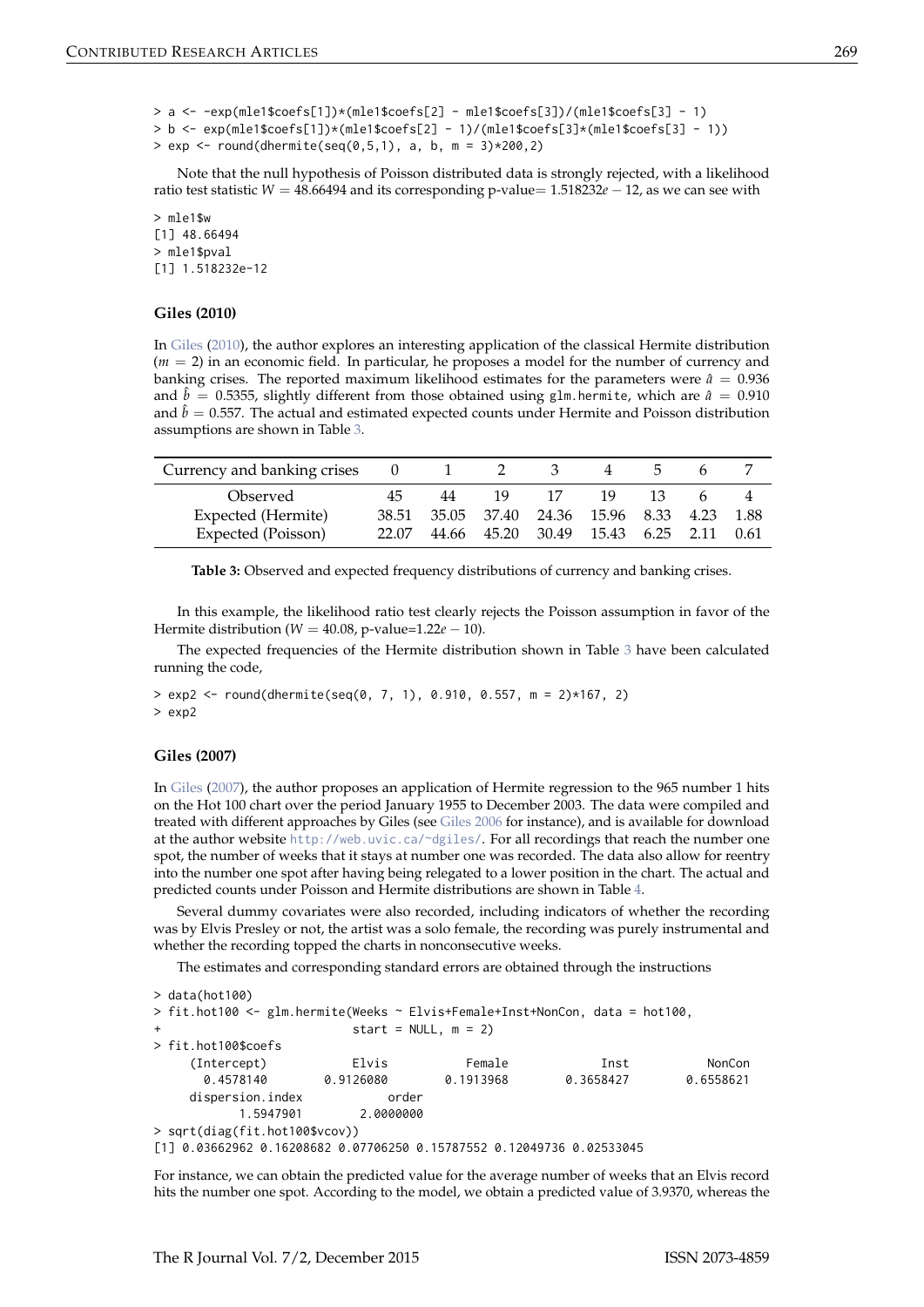<span id="page-7-2"></span><span id="page-7-1"></span>

| Weeks | Actual         | Poisson | Hermite |
|-------|----------------|---------|---------|
| 0     | 337            | 166.95  | 317.85  |
| 1     | 249            | 292.91  | 203.58  |
| 2     | 139            | 256.94  | 214.60  |
| 3     | 93             | 150.26  | 109.61  |
| 4     | 47             | 65.90   | 67.99   |
| 5     | 35             | 23.12   | 29.32   |
| 6     | 21             | 6.76    | 13.78   |
| 7     | 13             | 1.69    | 5.20    |
| 8     | 9              | 0.37    | 2.04    |
| 9     | 8              | 0.07    | 0.69    |
| 10    | 5              | 0.01    | 0.24    |
| 11    | $\overline{2}$ | 0.00    | 0.07    |
| 12    | $\overline{2}$ | 0.00    | 0.02    |
| 13    | 4              | 0.00    | 0.01    |
| 14    | 0              | 0.00    | 0.00    |
| 15    | 1              | 0.00    | 0.00    |

| ۰ |  |  |
|---|--|--|
|   |  |  |
|   |  |  |

**Table 4:** Observed and expected frequency distribution of Hot 100 data.

observed corresponding value is 3.9375. The likelihood ratio test result justifies the fitting through a Hermite regression model instead of a Poisson model:

> fit.hot100\$w; fit.hot100\$pval [1] 385.7188 [1] 3.53909e-86

## <span id="page-7-0"></span>**DiGiorgio et al. (2004)**

In [diGiorgio et al.](#page-10-10) [\(2004\)](#page-10-10) the authors perform an experimental simulation of *in vitro* whole body irradiation for high-LET radiation exposure, where peripheral blood samples were exposed to 10 different doses of 1480MeV oxygen ions. For each dose, the number of dicentrics chromosomes per blood cell were scored. The corresponding data is included in the package **hermite**, and can be loaded into the R session by

> data(hi\_let)

In [Puig and Barquinero](#page-11-8) [\(2011\)](#page-11-8) the authors apply Hermite regression (to contrast the Poisson assumption) for fitting the dose-response curve, i.e. the yield of dicentrics per cell as a quadratic function of the absorbed dose linked by the identity function (which is commonly used in biodosimetry). This model can be fitted using the glm.hermite function in the following way:

> fit.hlet.id <- glm.hermite(Dic ~ Dose+Dose2-1, data = hi\_let, link = "identity")

Note that the model defined in fit.hlet.id has no intercept.

A summary of the most relevant information can be obtained using the *summary()* method as in

```
> summary(fit.hlet.id)
C<sub>a</sub>11.
glm.hermite(formula = Dic \sim Dose + Dose2 - 1, data = hi_let,
   link = "identity")
Deviance Residuals:
      Min 10 Median 30 Max
-0.06261842 -0.03536264 0.00000000 0.10373982 1.42251927
Coefficients:
              Estimate Std. Error z value p-value
Dose 0.4620671 0.03104362 14.884450 4.158952e-50
Dose2 0.1555365 0.04079798 3.812357 1.376478e-04
dispersion.index 1.2342896 0.02597687 107.824859 1.468052e-25
order 2.0000000 NA NA NA
```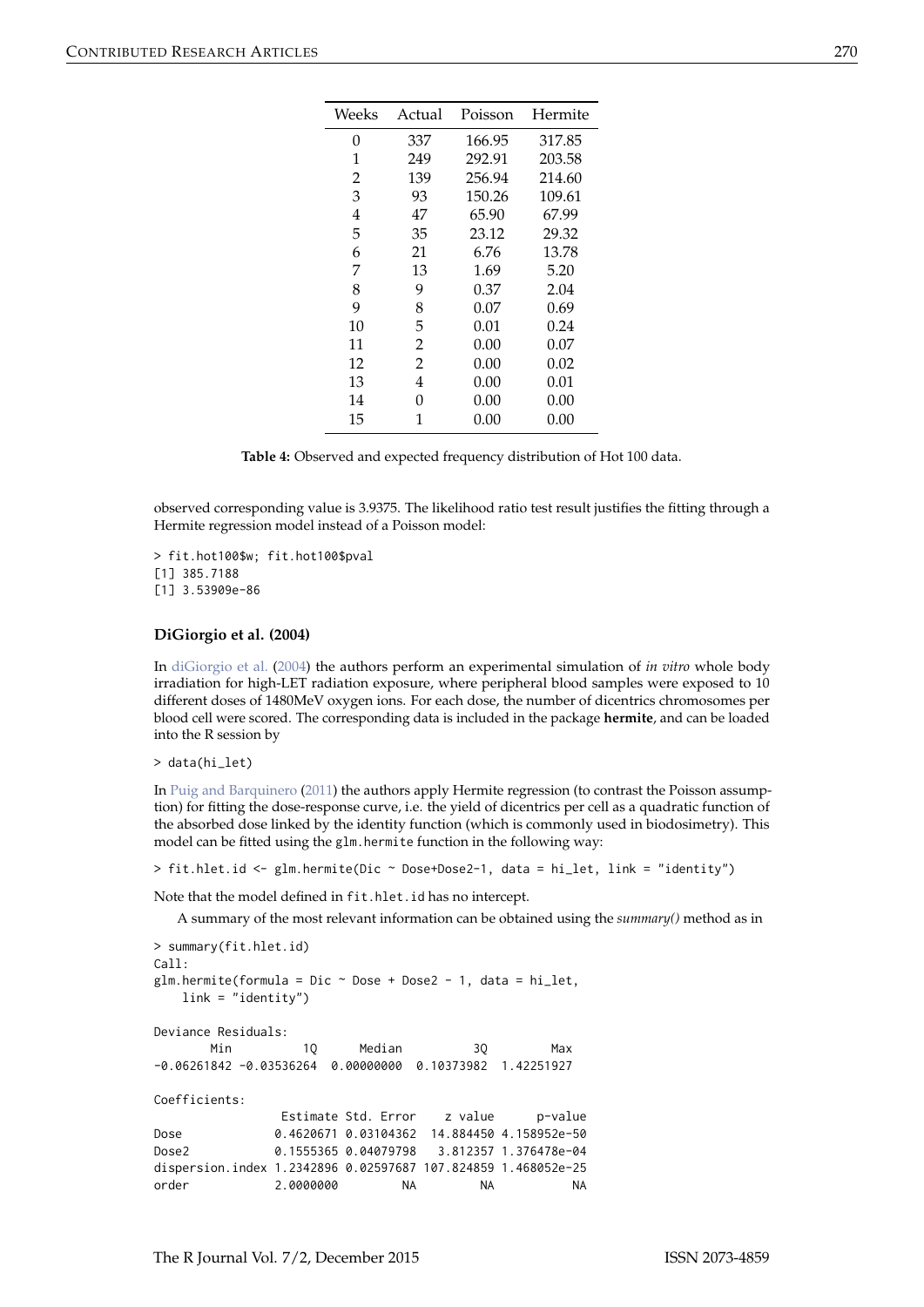<span id="page-8-1"></span><span id="page-8-0"></span>

**Figure 2:** Absorbed dose density plot.

(Likelihood ratio test against Poisson is reported by \*z value\* for \*dispersion.index\*)

#### AIC: 5592.422

We can see the maximum likelihood estimates and corresponding standard errors in the output from the *summary* output. Note also that the likelihood ratio test rejects the Poisson assumption (*W* = 107.82, p-value=1.47*e* − 25).

#### **Higueras et al. (2015)**

In the first example in [Higueras et al.](#page-11-9) [\(2015\)](#page-11-9) the Bayesian estimation of the absorbed dose by Cobalt-60 gamma rays after the *in vitro* irradiation of a sample of blood cells is given by a density proportional to the probability mass function of a Hermite distribution taking 102 counts whose mean and variance are functions of the dose *x*, respectively  $\mu(x) = 45.939x^2 + 5.661x$  and  $v(x) = 8.913x^4 - 22.553x^3 +$  $69.571x^2 + 5.661x$ .

The reparametrization in terms of *a* and *b* as a function of the dose is given by the transformation

$$
a(x) = 2\mu(x) - v(x), \qquad b(x) = \frac{v(x) - \mu(x)}{2}.
$$

This density only makes sense when  $a(x)$  and  $b(x)$  are positive. The dose  $x > 0$  and consequently  $b(x)$  is always positive and  $a(x)$  is positive for  $x < 3.337$ . Therefore, the probability density outside  $(0, 3.337)$  is 0.

The following code generates the plot of the resulting density,

```
> u <- function(x) 45.939*x^2 + 5.661*x> v <- function(x) 8.913*x^4 - 22.553*x^3 + 69.571*x^2 + 5.661*x
> a <- function(x) 2*u(x) - v(x); b <- function(x) (v(x) - u(x))/2
> dm <- uniroot(function(x) a(x), c(1, 4))$root; dm
> nc <- integrate(Vectorize(function(x) dhermite(102, a(x), b(x))), 0, dm)$value
> cd <- function(x){ vapply(x, function(d) dhermite(102, a(d), b(d)), 1)/nc }
> x < - seq(0, dm, .001)
> plot(x, cd(x), type = "1", ylab = "Probability Density", xlab = "Dose, x, Gy")
```
Figure [2](#page-8-0) shows this resulting density.

#### **Random number generation**

A vector of random numbers following a Generalized Hermite distribution can be obtained by means of the function rhermite. For instance, the next code generates 1000 observations according to an Hermite regression model, including Bernoulli and normal covariates x1 and x2:

 $> n < - 1000$ > #### Regression coefficients  $>$  b0 <- -2  $> h1 < -1$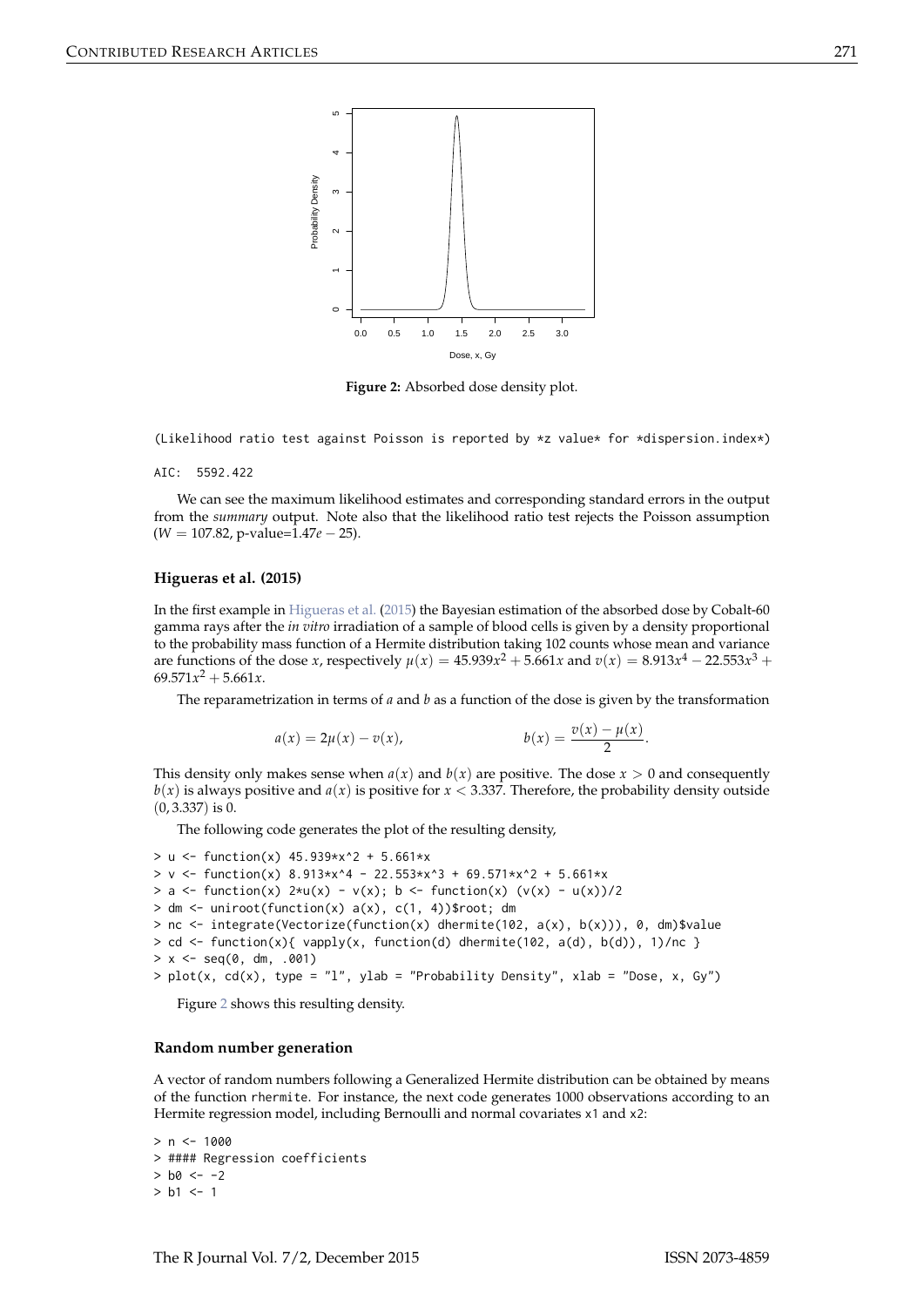<span id="page-9-0"></span>

**Figure 3:** Random generated Hermite values.

```
> b2 < -2> #### Covariate values
> set.seed(111111)
> x1 < - rbinom(n, 1, .75)
> x2 < - rnorm(n, 1, .1)
> u <- exp(b0 + b1*x1 + b2*x2)
> d < -2.5> m < - 3> b \leq u * (d - 1) / (m * (m - 1))> a < -u - m*b> x < - rhermite(n, a, b, m)
```
This generates a multimodal distribution, as can be seen in Figure [3.](#page-9-0) The probability that this distribution take a value under 5 can be computed using the function phermite:

 $>$  phermite(5, mean(a), mean(b), m = 3) [1] 0.8734357

Conversely, the value that has an area on the left of 0.8734357 can be computed using the function qhermite:

```
> qhermite(0.8734357, mean(a), mean(b), m = 3)
[1] 5
> mle3 <- glm.hermite(x \sim factor(x1) + x2, m = 3)
> mle3$coefs
    (Intercept) factor(x1)1 x2 dispersion.index order
      -1.809163 1.017805 1.839606 2.491119 3.000000
> mle3$w;mle3$pval
[1] 771.7146
[1] 3.809989e-170
```
In order to check the performance of the likelihood ratio test, we can simulate a Poisson sample and run the funtion glm.hermite again:

```
> y < - rpois(n, u)
> mle4 < -glm.hermite(y \sim factor(x1) + x2, m = 3)
> mle4$coefs[4]
dispersion.index
               1
> mle4$w; mle4$pval
[1] -5.475874e-06
[1] 0.5
```
We can see that in this case the maximum likelihood estimate of the dispersion index *d* is almost 1 and that the Poisson assumption is not rejected (p-value=  $0.5$ ). If the MLE equations have no solution, the function glm.hermite will return a warning: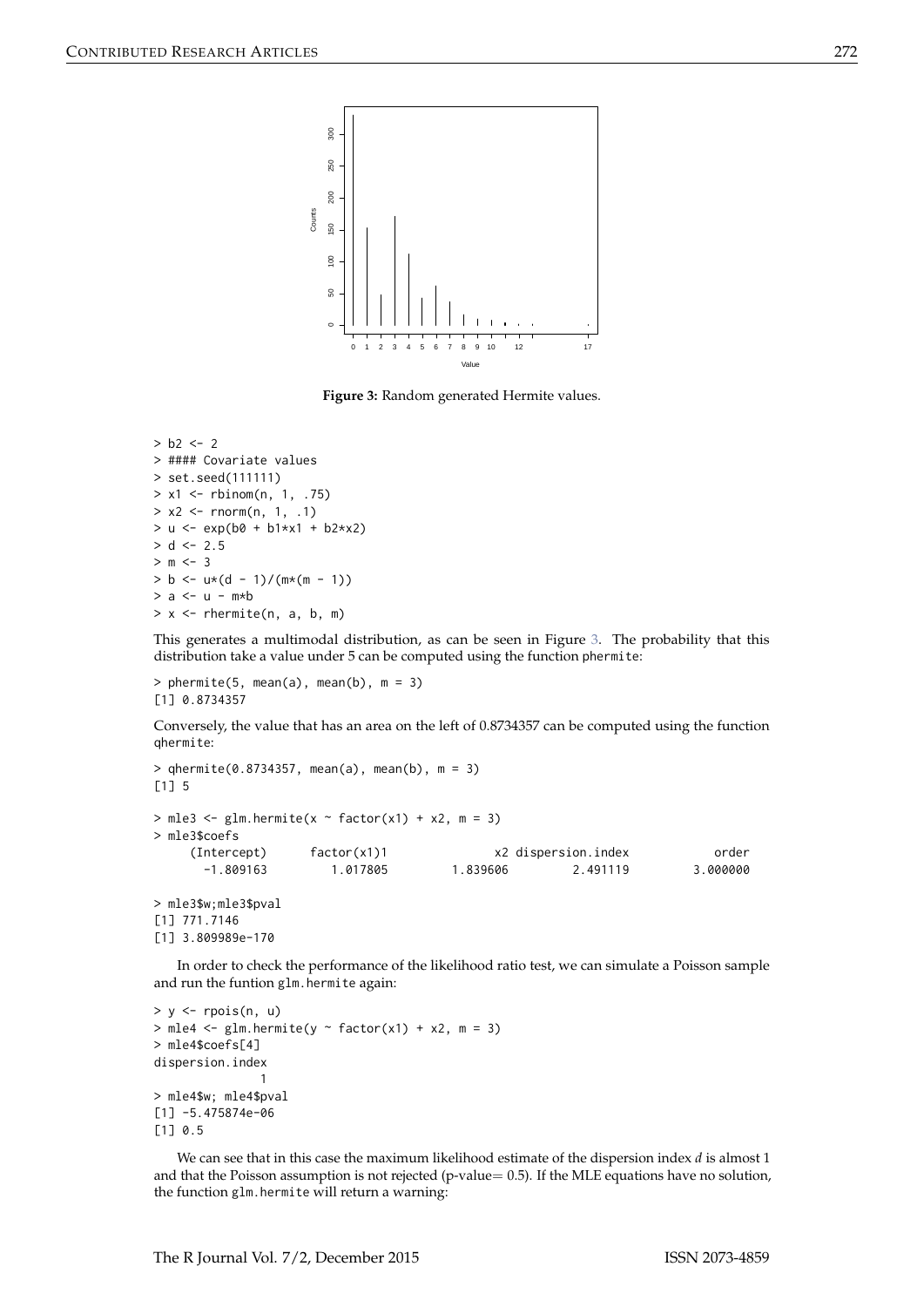<span id="page-10-11"></span> $> z <$ - rpois(n, 20)  $>$  mle5  $<-$  glm.hermite( $z$   $\sim$  1, m = 4) Warning message: In glm.hermite( $z \sim 1$ , m = 4) : MLE equations have no solution

<span id="page-10-2"></span>In this case, we have  $\frac{\mu^{(4)}}{\bar{z}^4}$  $\frac{V}{\bar{z}^4}$  = 0.987 and therefore the condition of Proposition [1](#page-3-1) is not met.

# **Conclusions**

Hermite distributions can be useful for modeling count data that presents multi-modality or overdispersion, situations that appear commonly in practice in many fields. In this article we present the computational tools that allow to overcome these difficulties by means of the Generalized Hermite distribution (and the classical Hermite distribution as a particular case) compiled as an R package. The **hermite** package also allows the user to perform the likelihood ratio test for Poisson assumption and to estimate parameters using the maximum likelihood method. Hermite regression is also a useful tool for modeling inflated count data, and it can be carried out by the **hermite** package in a flexible framework and including covariates. Currently, the **hermite** package is also used by the **[radir](https://CRAN.R-project.org/package=radir)** package [\(Moriña et al.,](#page-11-10) [2015\)](#page-11-10) that implements an innovative Bayesian method for radiation biodosimetry introduced in [Higueras et al.](#page-11-9) [\(2015\)](#page-11-9).

# **Acknowledgments**

This work was partially funded by the grant MTM2012-31118, by the grant UNAB10-4E-378 co-funded by FEDER "A way to build Europe" and by the grant MTM2013-41383P from the Spanish Ministry of Economy and Competitiveness co-funded by the European Regional Development Fund (EDRF). We would like to thank professor David Giles for kindly providing some of the data sets used as examples in this paper.

# **Bibliography**

- <span id="page-10-3"></span>O. E. Barndorff-Nielsen and D. R. Cox. *Asymptotic Techniques for Use in Statistics*. Chapman & Hall, London, 1989. [[p265,](#page-2-1) [266\]](#page-3-2)
- <span id="page-10-10"></span>M. diGiorgio, A. A. Edwards, J. E. Moquet, P. Finnon, P. A. Hone, D. C. Lloyd, A. J. Kreiner, J. A. Schuff, M. R. Taja, M. B. Vallerga, F. O. López, A. Burlón, M. E. Debray, and A. Valda. Chromosome aberrations induced in human lymphocytes by heavycharged particles in track segment mode. *Radiation Protection Dosimetry*, 108:47–53, 2004. doi: 10.1093/rpd/nch012. [[p270\]](#page-7-2)
- <span id="page-10-6"></span>C. J. Geyer. On the asymptotics of constrained *M*-estimation. *The Annals of Statistics*, 22(4):1993–2010, Dec. 1994. doi: 10.1214/aos/1176325768. [[p268\]](#page-5-3)
- <span id="page-10-9"></span>D. E. Giles. Superstardom in the US popular music industry revisited. *Economics Letters*, 92(1):68–74, July 2006. doi: 10.1016/j.econlet.2006.01.022. [[p269\]](#page-6-2)
- <span id="page-10-4"></span>D. E. Giles. Modeling inflated count data. In L. Oxley and D. Kulasiri, editors, *Proceedings of the MODSIM 2007 International Congress on Modelling and Simulation*, pages 919–925. Modelling and Simulation Society of Australia and New Zealand, 2007. [[p267,](#page-4-0) [269\]](#page-6-2)
- <span id="page-10-8"></span>D. E. Giles. Hermite regression analysis of multi-modal count data. *Economics Bulletin*, 30(4):2936–2945, 2010. [[p269\]](#page-6-2)
- <span id="page-10-1"></span>R. Gupta and G. Jain. A generalized Hermite distribution and its properties. *SIAM Journal on Applied Mathematics*, 27(2):359–363, Sept. 1974. doi: 10.1137/0127027. [[p263,](#page-0-4) [264\]](#page-1-4)
- <span id="page-10-0"></span>J. Gurland. Some interrelations among compound and generalized distributions. *Biometrika*, 44(1/2): 265–268, June 1957. doi: 10.2307/2333264. [[p263\]](#page-0-4)
- <span id="page-10-7"></span>R. Hartenstein. On the distribution of forest soil microarthropods and their fit to 'contagious' distribution functions. *Ecology*, 42(1):190, Jan. 1961. doi: 10.2307/1933288. [[p268\]](#page-5-3)
- <span id="page-10-5"></span>A. Henningsen and O. Toomet. maxLik: A package for maximum likelihood estimation in R. *Computational Statistics*, 26(3):443–458, 2011. doi: 10.1007/s00180-010-0217-1. [[p267\]](#page-4-0)